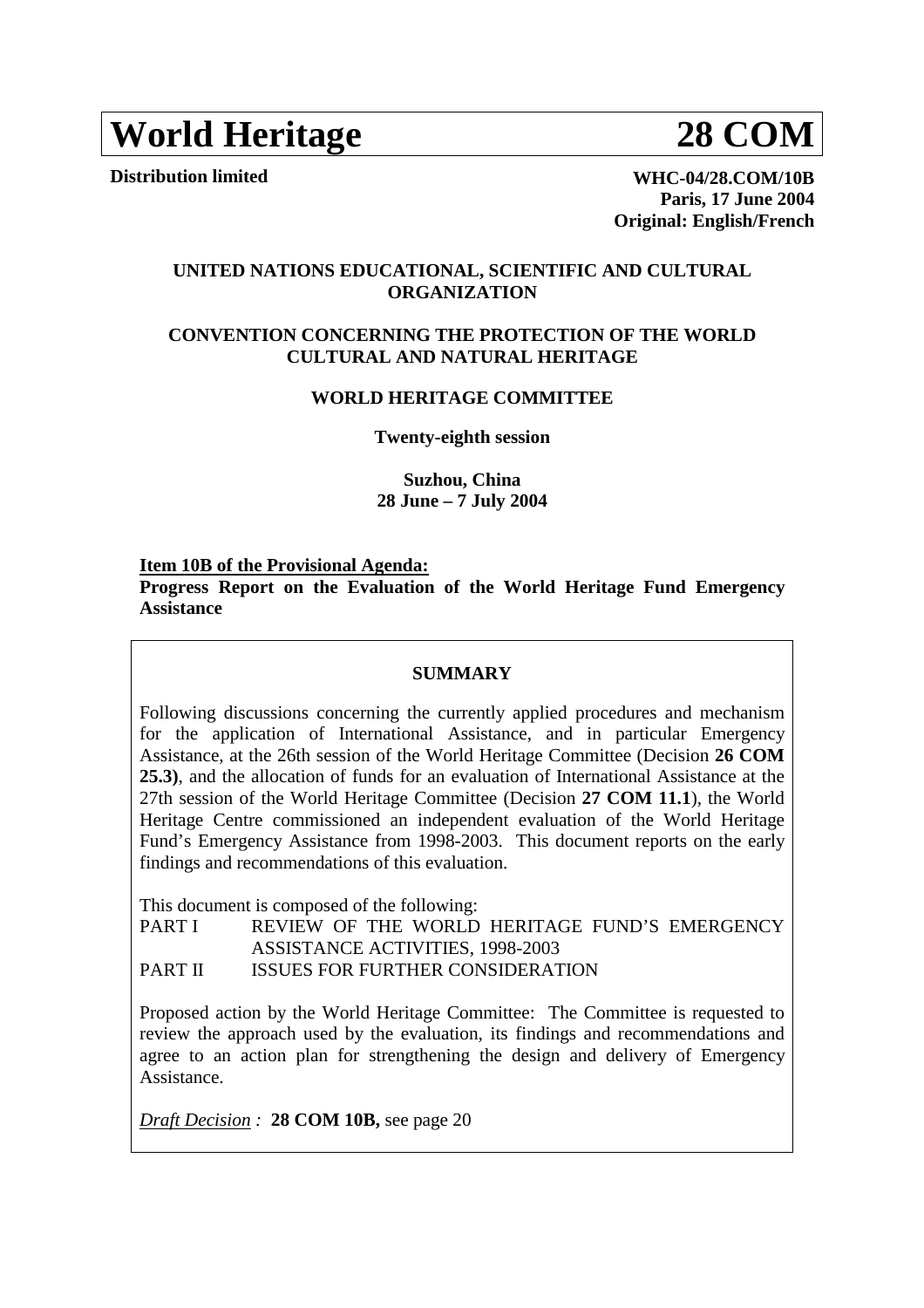# **PART I REVIEW OF THE WORLD HERITAGE FUND'S EMERGENCY ASSISTANCE ACTIVITIES, 1998-2003**

# A. Background and Rationale

- 1. This document reports on the early findings of an independent evaluation of the World Heritage Fund's Emergency Assistance carried out for the World Heritage Committee and Centre. It responds to a proposal made to the Committee as follows:
	- a) Discussions concerning the currently applied procedures and mechanism for the application of International Assistance, and in particular Emergency Assistance, at the 26th session of the World Heritage Committee (Decision **26 COM 25.3**);
	- b) During the 27th Committee meeting, the Chairperson of the Committee noted that "a serious evaluation of International Assistance was necessary" (27th Committee, June 2003, Item 12.15, Draft Summary Records) ;
	- c) The allocation of funds for an evaluation of International Assistance at the 27th session of the World Heritage Committee (Decision **27 COM 11.1**).

The evaluation was commissioned in November 2003.

2. According to the Terms of Reference, the evaluation examines, to the extent possible, the performance of Emergency Assistance, and more specifically, relevance, efficiency, and outcomes during the years 1998-2003. It provides an overview of the portfolio and trends including the annual approval and disbursement record, types of activities funded, and regional distribution. The delivery of Emergency Assistance is also examined. The Evaluation then presents a summary of key issues and a set of recommendations for action.

While the focus is on Emergency Assistance, the findings have implications for International Assistance from the World Heritage Fund in general.

# B. Evaluation Methods

3. The Evaluation follows international guidelines on ex post evaluation methods and procedures, including those of UNESCO, the World Bank and European Commission.

This review of the Emergency Assistance under the World Heritage Fund is based on:

- a) A thorough analysis of UNESCO World Heritage Fund reports and guiding documents;
- b) A portfolio review of all applications for Emergency Assistance from 1998- 2003;
- c) Meetings with Advisory Bodies (IUCN, ICOMOS, ICCROM) which review Emergency Assistance proposals;
- d) Interviews with World Heritage Centre staff, including regional desks and administration;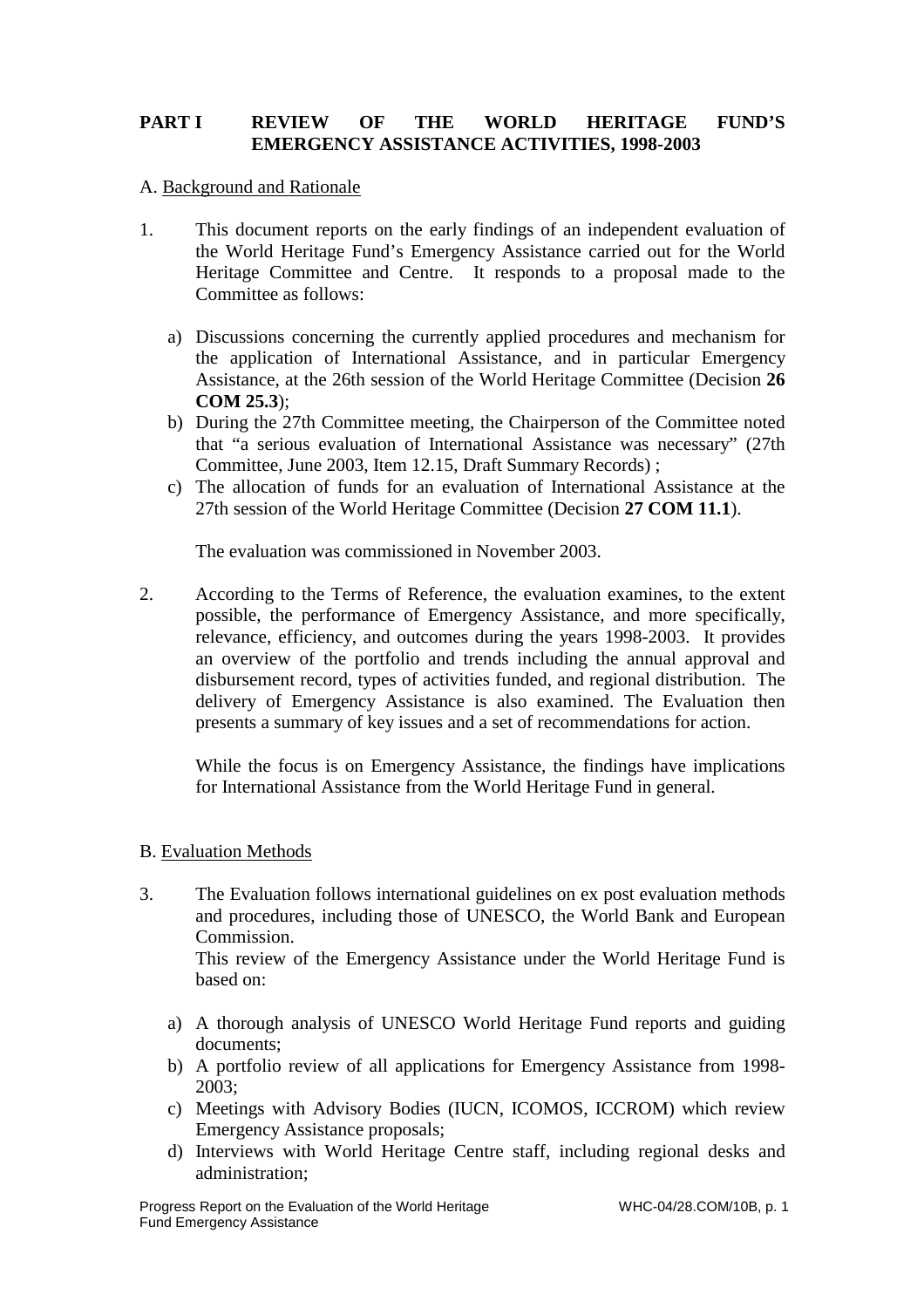- e) Questionnaires sent to selected World Heritage States Parties Committee members;
- f) Interviews with leading cultural and natural heritage experts knowledgeable about the World Heritage Fund Emergency Assistance;
- g) Research on disaster preparedness and mitigation efforts at the international and national level.

All Emergency Assistance request forms and auxiliary information were analyzed, both individually and on a regional basis.

- 4. The evaluation faced certain limitations:
	- a) Uneven thoroughness of documentation and gaps in documentation for activities in 1998;
	- b) Absence of monitoring or evaluation indicators, and information for the individual activities;
	- c) A poor response rate to the questionnaire sent to World Heritage States Parties Committee members; and
	- d) Due to resource constraints, lack of field visits to Emergency Assistance activity sites for the purpose of verification of results.

# C. What is Emergency Assistance?

- 5. Since coming into force in 1978, the *World Heritage Convention concerning the protection of the world cultural and natural heritage* and its World Heritage Fund have provided some form of assistance for disasters. This assistance has evolved over the last three decades. Article 21. 2 of the *World Heritage Convention* states that "Requests based upon disasters or natural calamities should, by reasons of the urgent work which they may involve, be given immediate, priority consideration by the Committee, which should have a reserve fund at its disposal against such contingencies."
- 6. Under the World Heritage Fund, assistance to States Parties, called International Assistance, can take five different forms and can be provided upon the request of the States Parties themselves. Emergency Assistance is one form; the others are Preparatory Assistance, Technical Cooperation, Training, and Assistance for educational, information and promotional activities. In the early years of the World Heritage Fund only the briefest notion of Emergency Assistance was given: "Emergency assistance can be provided for the preparation of urgent nominations, to draw up "emergency plans" or to take emergency measures for the safeguarding of properties *inscribed on or nominated* to the World Heritage List."
- 7. In 1997, the World Heritage Committee stated that Emergency Assistance was made available for three sorts of activities (*WHC-04/10/97*):
	- a) Preparing urgent nominations of properties for the World Heritage List in conformity with paragraph 67 of the "*Operational Guidelines for the implementation of the World Heritage Convention*";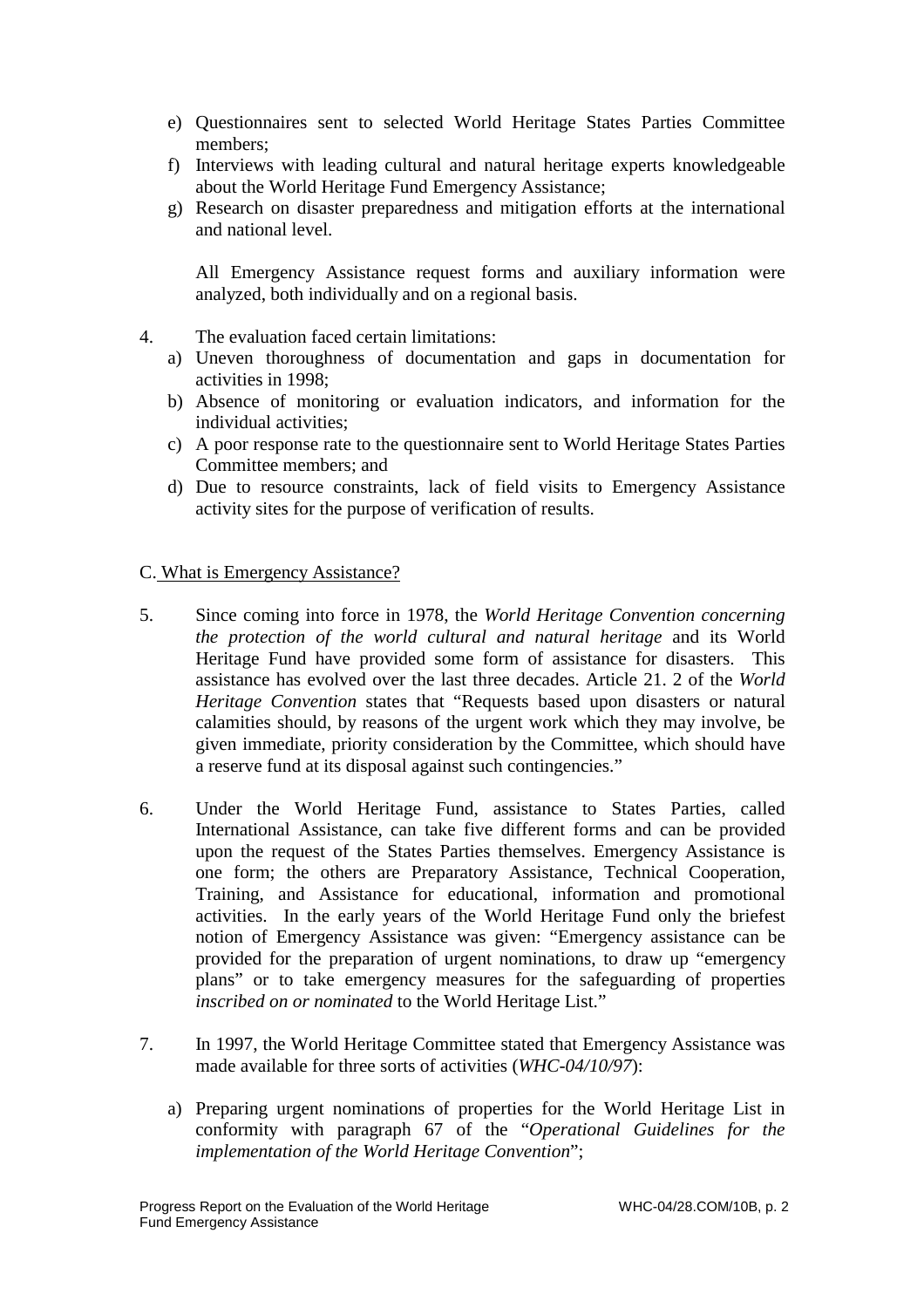- b) Drawing up an emergency plan to safeguard properties inscribed on or nominated to the World Heritage List;
- c) Undertaking emergency measures for the safeguarding of a property inscribed on or nominated to the World Heritage List.
- 8. The *Operational Guidelines for the Implementation of the World Heritage Convention* (July 2002), under paragraph 96, provided further definition:

"States Parties may request emergency assistance for work in connection with cultural and natural properties included or suitable for inclusion in the World Heritage List and which have *suffered severe damage due to sudden, unexpected phenomena (such as sudden land subsidence, serious fires or explosions, flooding) or are in imminent danger of severe damage caused by these phenomena*. Emergency assistance does not concern cases of damage or deterioration that has been caused by gradual processes such as decay, pollution, erosion etc…"

- 9. Requests for emergency assistance may be sent to the Secretariat at any time using Form WHC/5. The World Heritage Centre should consult to the extent possible relevant advisory bodies and then submit these requests to the Chairperson who has the authorization to approve emergency requests up to an amount of US\$50,000 whereas the Bureau can approve requests up to an amount of US\$75,000.
- 10. In terms of priorities for granting of international assistance, the Committee agreed that the first priority was "emergency measures to save property included, or nominated for inclusion, in the World Heritage List" followed by "projects which are likely to have a multiplier effect ('seed money')''.
- 11. The April 2004 revised version of the *Operational Guidelines* (at the time of preparing this document the revised *Operational Guidelines* were awaiting approval by the Chairperson of the 27th session of the Committee), lists the five types of International Assistance in order of priority with Emergency Assistance at the top of the list (Paragraph 181 of the revised *Operational Guidelines*). The purpose of Emergency Assistance has been extended to include properties "on the national Tentative List, which are suitable for inclusion on the List of World Heritage to (ii) address ascertained or potential threats facing the properties, which have suffered severe damage due to sudden, unexpected phenomena. Such phenomena may include man-made disasters such as war." (*Operational Guidelines for the Implementation of the World Heritage Convention*, Annex 9).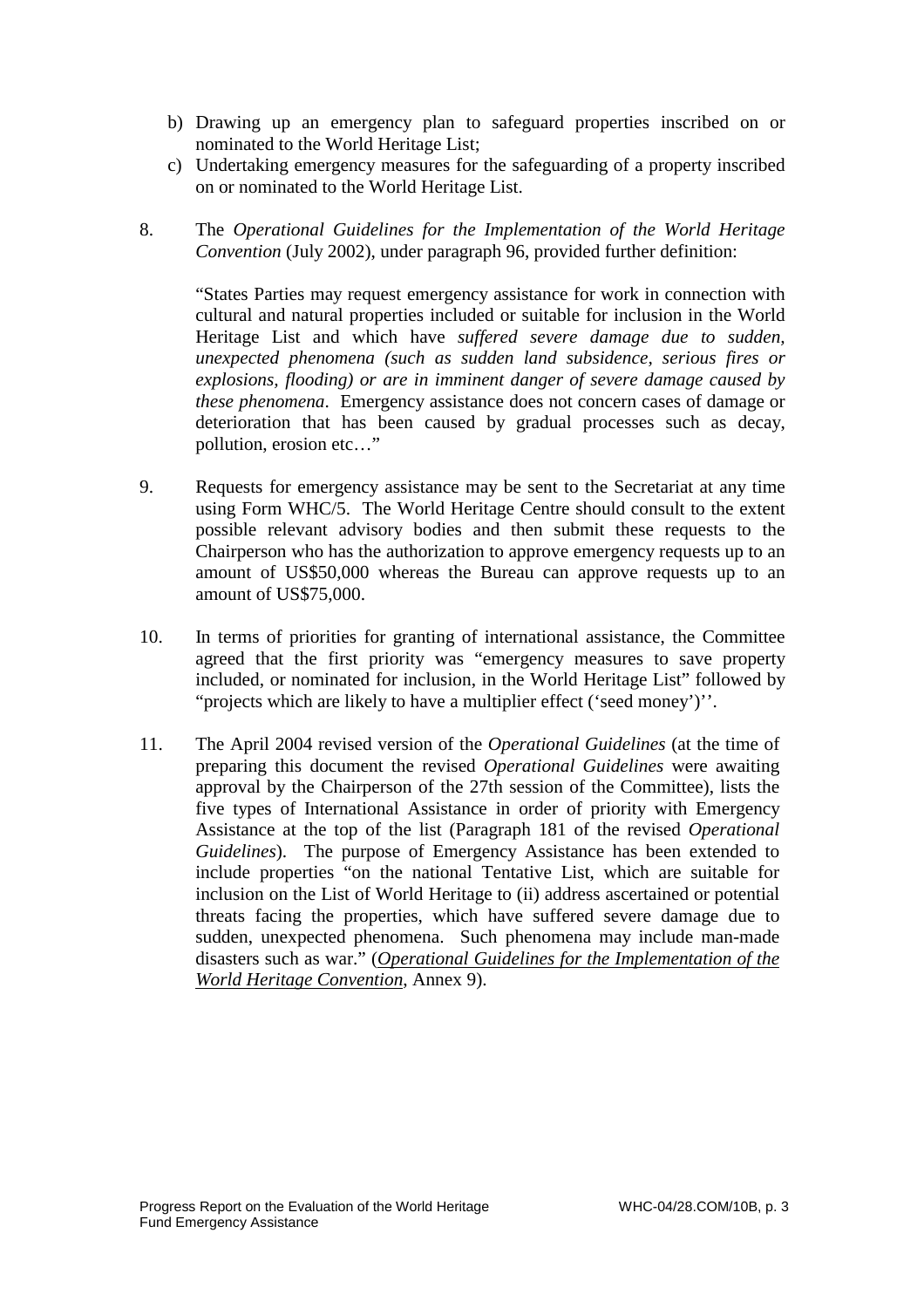|                                                                                                                                                                                                                                                  |                                                                                                                                                                                                                                                                                                                                                                                                                                                              |                               | assistance<br><b>Emergency</b>                                                                                                                                                                                                                                                                                                                     |
|--------------------------------------------------------------------------------------------------------------------------------------------------------------------------------------------------------------------------------------------------|--------------------------------------------------------------------------------------------------------------------------------------------------------------------------------------------------------------------------------------------------------------------------------------------------------------------------------------------------------------------------------------------------------------------------------------------------------------|-------------------------------|----------------------------------------------------------------------------------------------------------------------------------------------------------------------------------------------------------------------------------------------------------------------------------------------------------------------------------------------------|
| $\Theta$<br>$\overline{c}$<br>undertake emergency measures for the safeguarding of<br>prepare urgent nominations of properties for their<br>the property.<br>the World Heritage List.<br>inscription on the List of World Heritage in Danger and | b) address ascertained or potential threats facing the<br>gradual processes of decay, pollution or erosion<br>not concern cases of damage or deterioration caused by<br>man-made disasters including war. This assistance does<br>unexpected phenomena. Such phenomena may include<br>properties which have suffered severe damage or are in<br>land subsidence, extensive fires, explosions, tlooding or<br>imminent danger of severe damage due to sudden. | a) draw up an emergency plan; | national Tentative List which are suitable for inclusion on the<br>properties (which have suffered severe damage or are in<br>This assistance may be requested to support work benefiting<br>List of World Heritage to:<br>World Heritage in Danger, the World Heritage List, or the<br>imminent danger of severe damage) inscribed on the List of |
|                                                                                                                                                                                                                                                  |                                                                                                                                                                                                                                                                                                                                                                                                                                                              |                               | obligatory<br>the World Heritage<br>Payment of dues to<br>previous year not<br>Fund for the                                                                                                                                                                                                                                                        |
|                                                                                                                                                                                                                                                  | over US\$ 75,000<br>1 April for requests                                                                                                                                                                                                                                                                                                                                                                                                                     |                               | requests under US\$<br>Any time for<br>75,000                                                                                                                                                                                                                                                                                                      |
|                                                                                                                                                                                                                                                  | Over US\$ 75,000<br>Committee<br>June/July                                                                                                                                                                                                                                                                                                                                                                                                                   |                               | Committee<br>Up to US\$ 75,000<br>Chairperson<br>any time                                                                                                                                                                                                                                                                                          |

# *Operational Guidelines for the Implementation of the World Heritage Convention***Operational Guidelines for the Implementation of the World Heritage Convention, Annex 9**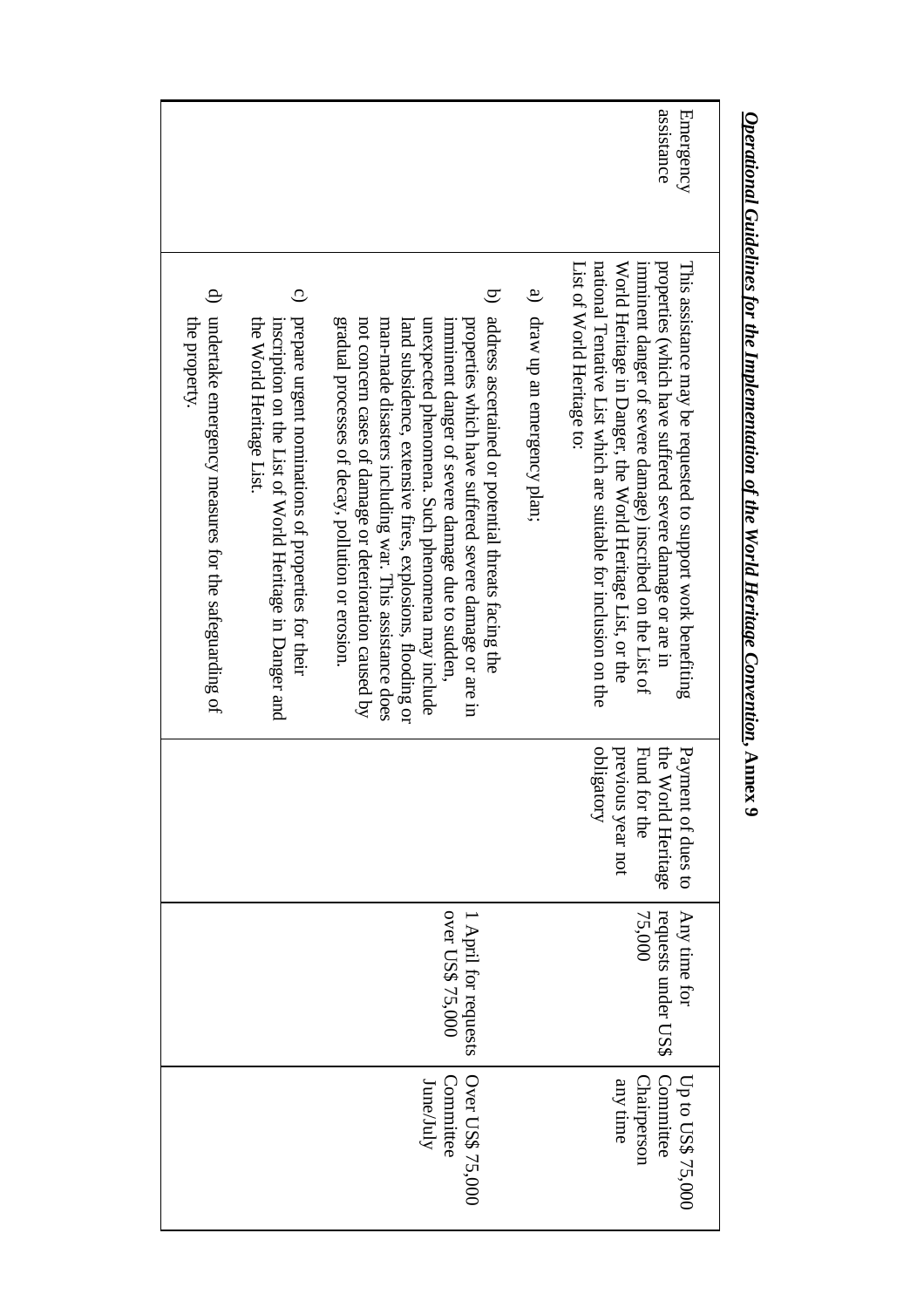#### D. Emergency Assistance in the Perspective of International Disaster Management

- 12. Emergency Assistance, for it to fulfil its promise, must be seen in the context of international disaster assistance and management. Current research indicates that disasters are becoming more frequent and severe. Current thinking on disaster management focuses on the integration of cultural and natural heritage with other aspects, risk preparedness and reduction, and emergency plans.
- 13. The World Bank has amassed important experience of disaster management and reconstruction. An emergency is defined in the World Bank Operations Manual as "an extraordinary event of limited duration, such as a war, civil disturbance, or natural disaster. Examples of natural disasters include cyclones, droughts, earthquakes, floods, forest fires, and tidal waves. Among the criteria for deciding whether to provide Emergency Recovery Lending are: frequency – for regular events such as annual flooding, other loans are more appropriate; urgency – for slow-onset disaster such as a drought, a regular project with ample time for preparation may be preferable; prospects for reducing hazards from similar natural disasters in the future. Mitigation refers to policies and actions that are intended to reduce the impact of disaster the next time it occurs."
- 14. Organizations such as Blue Shield, World Monument Fund's World Monument Watch, Flora and Fauna International, the Prince Claus Fund for cultural emergencies, ICOMOS Heritage at Risk, and others provide both disaster assistance and advocacy services.
- 15. The pilot project developed by the Centre, IUCN, UN Foundation and the Fauna Flora International (FFI) of UK to set up a Rapid response Facility for World Heritage Conservation, tests a model for generating targeted extrabudgetary financing for emergency assistance as foreseen under the World Heritage Fund. The pilot phase of two years for which UNF and FFI together have committed to provide US\$1.5 million, could provide insights into ways and means of setting up, operationalizing and sustaining an emergency assistance facility over the long term.

#### E. Evaluation Findings

16. Information sources:

Information on Emergency Assistance requests and activities in the World Heritage Centre files proved to be uneven in level of detail and reliability. From 2000 onward, the data were considerably more consistent and have fewer gaps. Prior to this date, the information provided was thin, and in 1998 and 1999 sometimes contradictory. Since 1998, with the introduction of the internal World Heritage Centre International Assistance database, this information has corresponded to the documents provided to the World Heritage Chairperson, Bureau or Committee for the examination of a request**.**  Additional information was provided by World Heritage Centre staff, the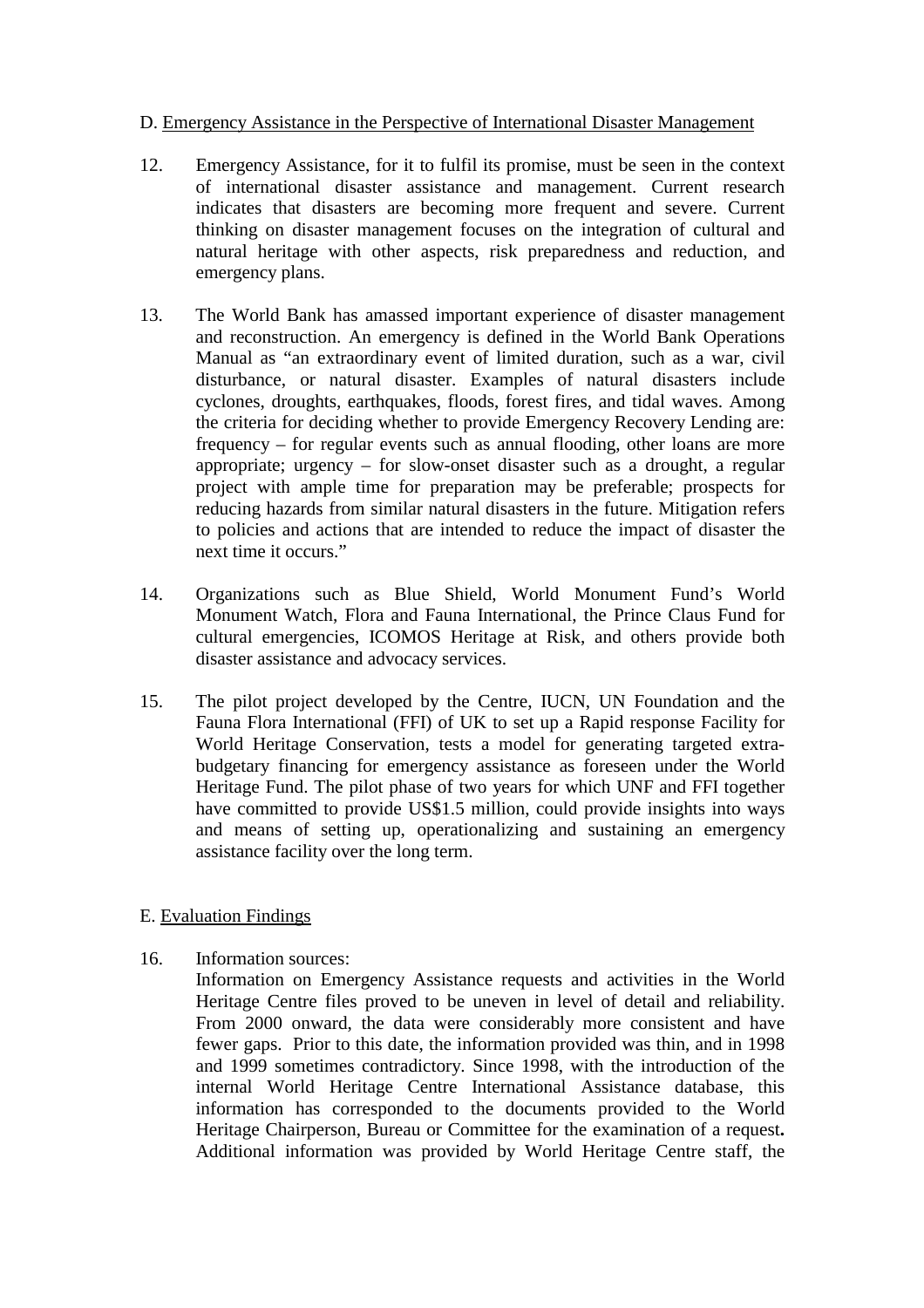Advisory Bodies, State Parties, and cultural and natural heritage and disaster management experts.

17. Portfolio Review:

During the six-year period under review, 1998-2003, a total of 72 requests were approved amounting to US\$3,686,866. Three requests were not approved. Ten requests were approved the same year, but committed within two years. Consequently, they appear in more than one year. Several requests were never presented to the Committee for approval, either because of lack of funding at that time or because of incomplete information. Three requests were approved but divided into two requests:

- a) Tblisi Historic District, Georgia 2002 and 2003, to be carried out over two years;
- b) Historic Center of Goias, Brazil, 2002, to be approved by the Chairperson and the World Heritage Bureau prior to the Committee meeting; and
- c) Curonian Spit, Russian Federation and Lithuania, 2000, a trans-border property presented by the two States Parties.
- 18. Number of requests:

For the period of the Evaluation the number of requests has been more or less stable at around 12 requests per year. Some years show a larger number of requests, especially because of the Emergency Assistance requests that are repeats. The average amount of an Emergency Assistance request is US\$53,000. The amounts requested, however, have evolved: until 2000, some requests were below US\$10,000 while the maximum amount requested was US\$100,000. After 2000, there is no request below US\$25,000 (the request for Brazil of US\$7,288 is in fact a second instalment of the US\$50,000, which was divided in two to be immediately approved by the Chairperson and the Bureau without having to wait for the next World Heritage Committee session, 3 months later). The frequency of requests for US\$50,000, the ceiling for approval by the Chairperson of the World Heritage Committee, has increased.

|                                                                                                      | 1998      | 1999      | 2000      | 2001      | 2002      | 2003      |  |  |
|------------------------------------------------------------------------------------------------------|-----------|-----------|-----------|-----------|-----------|-----------|--|--|
| <b>World Heritage Fund</b><br><b>Budget approved</b>                                                 | 4,887,083 | 5,426,000 | 5,905,469 | 5,599,272 | 5,446,490 | 5,069,000 |  |  |
| International Assistance<br><b>Budget approved</b>                                                   | 2,940,000 | 3,226,000 | 3,230,000 | 2,955,000 | 2,894,745 | 2,570,000 |  |  |
| <b>Emergency Reserve</b><br><b>Fund approved by the</b><br><b>World Heritage</b><br><b>Committee</b> | 500,000   | 600,000   | 600,000   | 600,000   | 789,300   | 700,000   |  |  |
| % of Emergency<br><b>Assistance out of World</b><br><b>Heritage Fund</b>                             | 10.2%     | 11.1%     | 10.2%     | 10.7%     | 14.5%     | 13.8%     |  |  |
| % of Emergency<br>assistance out of<br><b>International Assistance</b>                               | 17.0%     | 18.6%     | 18.6%     | 20.3%     | 27.3%     | 27.2%     |  |  |

#### **Table 1: Emergency Reserve Fund under the World Heritage Fund and the International Assistance Budget approved by the World Heritage Committee (amounts in US dollars)**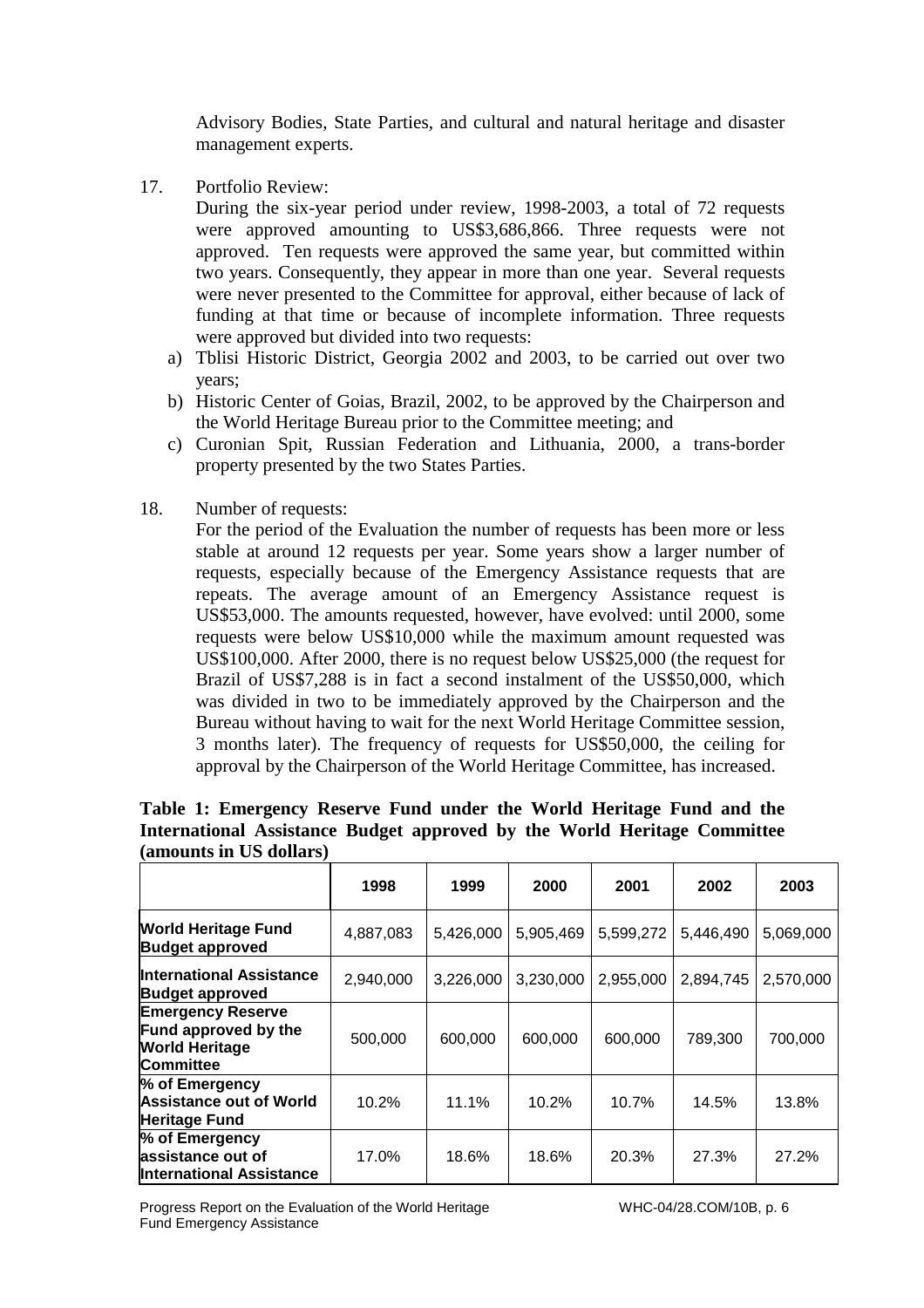|                                                                                                                            | 1998    | 1999    | 2000    | 2001    | 2002    | 2003    |
|----------------------------------------------------------------------------------------------------------------------------|---------|---------|---------|---------|---------|---------|
| <b>Annual allocation set by</b><br>lthe Committee for<br><b>Emergency Assistance</b><br>within the World Heritage<br>lFund | 500,000 | 600,000 | 600,000 | 600,000 | 789,300 | 700,000 |
| <b>Amount of approved</b><br><b>Emergency Assistance</b><br>requests                                                       | 655,250 | 697.329 | 503,782 | 485,015 | 789,266 | 556,224 |
| % of approved<br><b>Emergency Assistance</b><br>requests                                                                   | 131.1%  | 116.2%  | 84.0%   | 80.8%   | 100.0%  | 79.5%   |
| <b>Amount of committed</b><br><b>Emergency Assistance</b><br>requests                                                      | 325,097 | 583,928 | 460,381 | 283,798 | 715,521 | 553,798 |
| % of committed<br><b>Emergency Assistance</b><br>requests                                                                  | 49.6%   | 83.7%   | 91.4%   | 58.5%   | 90.7%   | 99.6%   |

**Table 2: Emergency Assistance Requests Approved by the World Heritage Committee and Funds Committed (1998-2003) (amounts in US dollars)** 

- 19. Despite the decrease of the overall annual budget of the World Heritage Fund, the Emergency Assistance budget line has increased during this period from US\$500.000 in 1998 to US\$789.300 in 2002. This contrasts with the overall reduction in the World Heritage Fund during the same period. Since 2000, the amount of requests approved is no longer superior to the budget approved by the World Heritage Committee. On the other hand, the percentage of approved requests that has been committed has increased to reach almost 100% in 2003. Although the amount committed does not necessarily correspond to the amount disbursed for the request, it indicates effort in implementation, especially on the part of the World Heritage Centre.
- 20. Types of emergencies:

The review demonstrates that Emergency Assistance has been provided for three major types of emergency situation: those caused by natural disasters such as hurricanes, flooding and earthquake; armed conflicts and post-conflict reconstruction; and degradation and loss due to neglect or poor management. During the six-year period under review, 46% of the Emergency Assistance funds approved were for properties suffering from natural disasters, 24% for conflicts and post-conflict reconstruction, and 30% of the amount approved are for properties, which are on state of emergency because of gradual decay and inadequate site protection and management over time.

This translates to approximately 51% of natural disaster projects, 17% armed conflicts and post-conflict reconstruction; and 32% decay and other.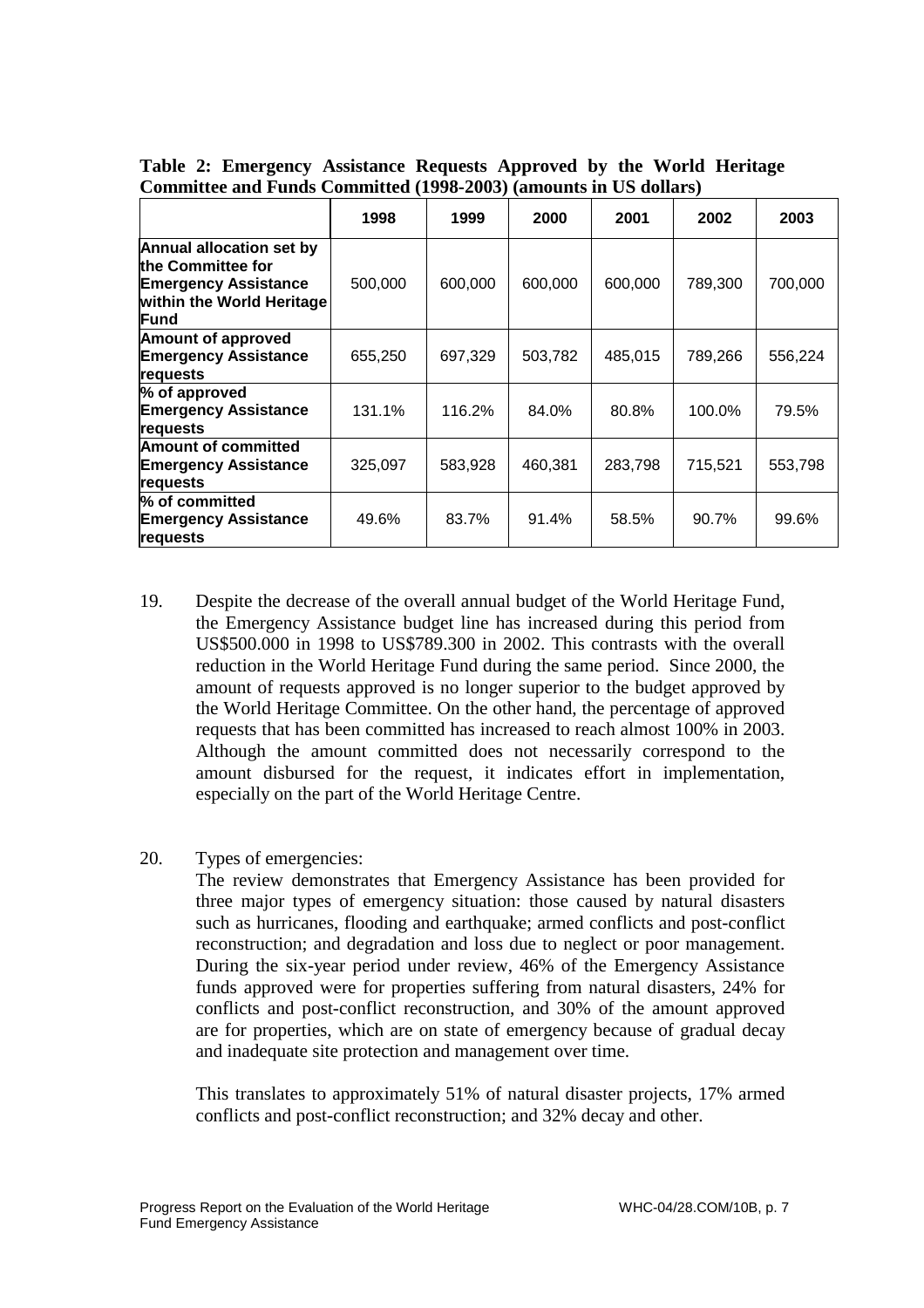**Chart 1 Distribution of the Emergency Assistance Requests according to the Types of Emergency Situations (1998-2003)** 



21. Activities funded:

The types of activities funded include: archaeological and architectural restoration works, heritage inventories; environmental rehabilitation and clean up. Equipment such as cars, computers and other equipment were purchased. Seminars and training activities were held. Other items were: remuneration for park staff; travel expenses; and consultant fees. During the six-year period under review, no request was made for preparation of an urgent nomination for a property to the World Heritage List.

- 22. Since 1999, a new type of Emergency Assistance was introduced, targeting all heritage sites in one particular country. The stated aim is to promote the *World Heritage Convention* in countries in crisis (Afghanistan, Palestinian Territories).
- 23. The last six years saw Emergency Assistance becoming a "miscellaneous" category, and a last resort funder, when other funds are not forthcoming.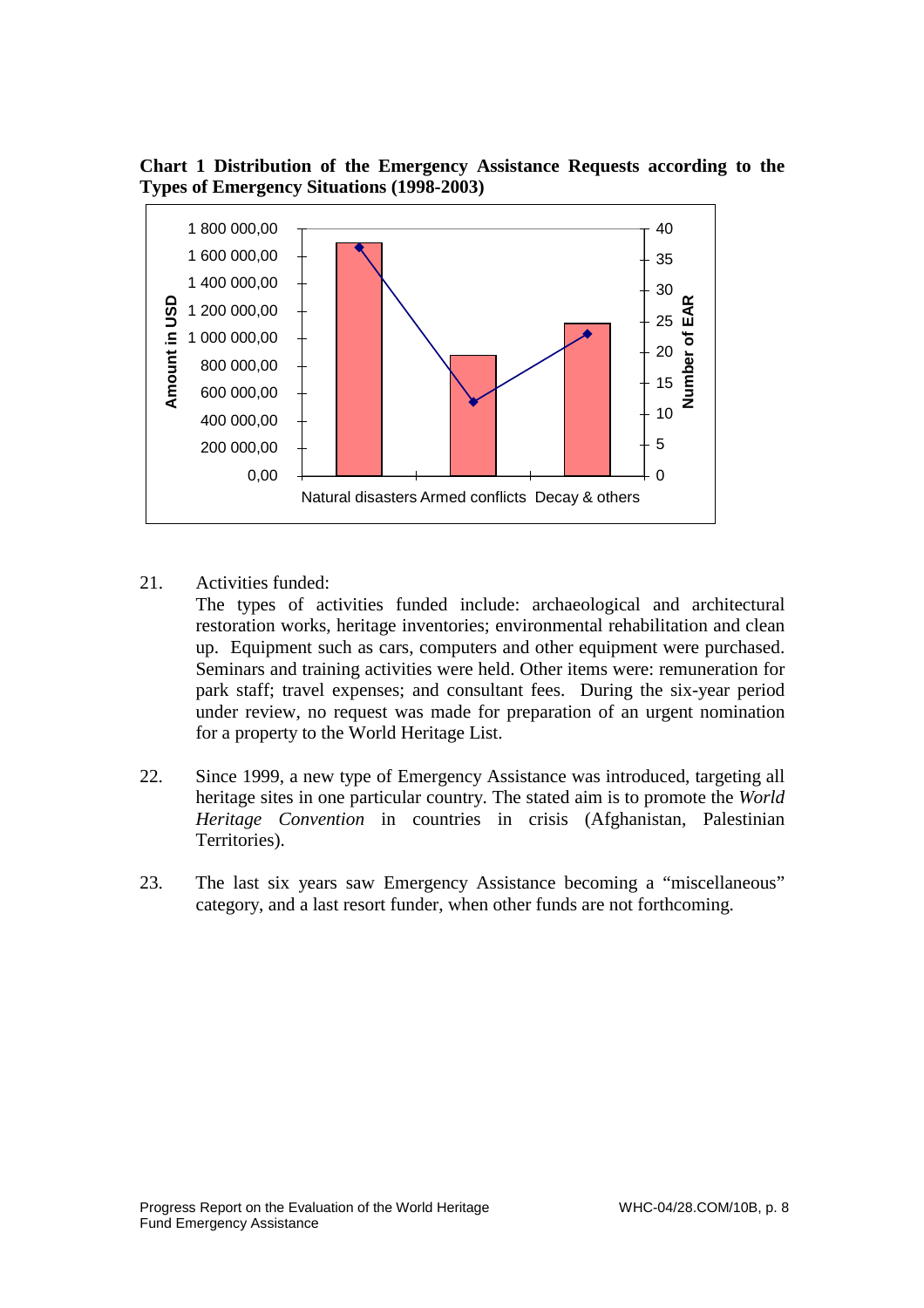#### F. Regional characteristics and distribution

24. There was considerable variation in regional distribution, as illustrated below.





- a) The Latin American and Caribbean region has received both the largest amount and number of emergency assistance funding over this period, although no request from this region has been approved in 2003. The majority of requests were prompted by natural disasters such as Hurricane Mitch and El Niño. A number of emergencies are due to recurrent phenomena or human causes such as fire and an oil spill. There are instances of preventive actions or emergency plans that were funded.
- b) For Asia Pacific requests, natural disasters usually involved flooding. Postconflict reconstruction was the rationale in two countries. Human neglect and uncoordinated development was another major cause cited. There was no mention of preventive measures or disaster planning, even in cases of recurrent disasters.
- c) In the Arab States, post-conflict reconstruction and neglect were the two preponderant causes of damage. General environmental deterioration was the reason for several requests. Budgets were very general and in two cases a substantial portion of the grant (up to one third of total amount) was for an international project coordinator with no detailed description of roles and responsibilities. There was no mention of emergency planning or preventive measures.
- d) The pattern for Europe and North America was that the most common cause of requests was natural disasters, namely floods and hurricanes. Weak landuse planning was another motive. A number of proposals for training and workshops were approved, although this is outside the remit of Emergency Assistance.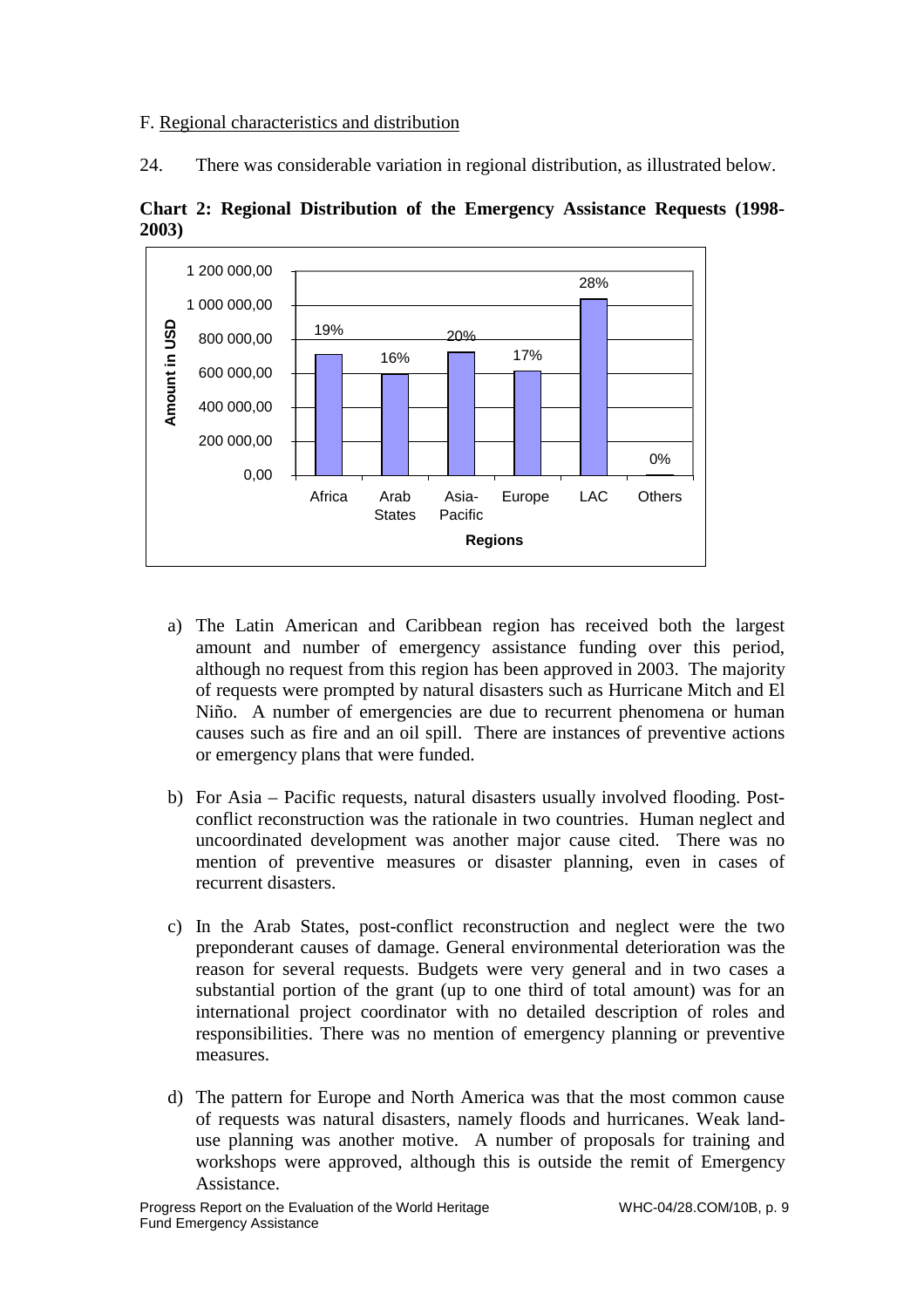e) In Africa the predominant rationale for Emergency Assistance is conflict and post-conflict reconstruction. There were some natural disasters such as mudslides although most were recurrent problems tied to inadequate maintenance. Man-made causes included the negative environmental impacts of closing of a dam.

#### G. Natural, Cultural and Mixed properties

25. Although the number of Emergency Assistance requests for natural properties is lower than the cultural properties (13 Emergency Assistance requests were approved for natural properties, 52 for cultural properties), the average amount requested is much higher (US\$73,916 for natural properties, US\$44,695 for cultural properties). Except for Africa, the majority of Emergency Assistance requests in each region is for cultural properties. In Latin American and Caribbean only one request was for a natural site (Galapagos Islands, Ecuador). For all regions, only one mixed site has received an Emergency Assistance request (Curonian Spit, Russian Federation/ Lithuania).





"all types of sites" refers to requests for national level activities, as in the case of the Palestinian Authority, Afghanistan, Iraq.

# H. World Heritage in Danger

26. Some 14 properties on the List of World Heritage in Danger have received Emergency Assistance, the majority of which are natural properties in Africa (Democratic Republic of the Congo, Uganda, Central African Republic). The Evaluation revealed some confusion in the relationship between World Heritage in Danger and Emergency Assistance, with several respondents equating them. The creation of a separate funding stream for World Heritage in Danger in 2004 should help clarify the distinction between sites, which need assistance due to cumulative deterioration, and those that have been affected by sudden damage. Interestingly, all of the Emergency Assistance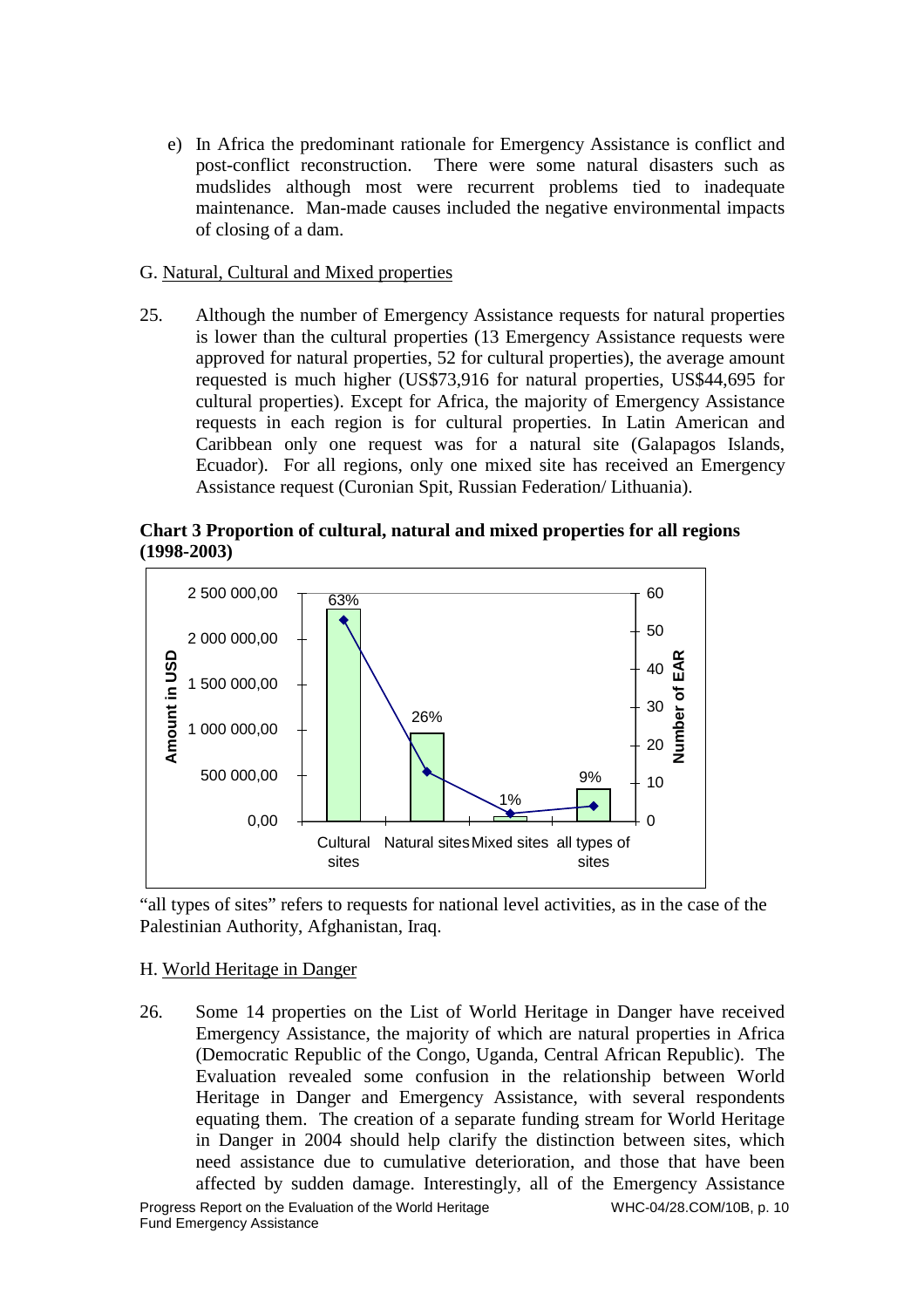used for World Heritage in Danger properties are for decay or conflicts and none for natural disasters.





#### I. Summary of Research Findings:

- 27. An examination of documentation, and intensive interviews with World Heritage Centre staff and other stakeholders reveals the following trends:
	- a) Documentation improved after 2000 while from 1998-2000 many gaps are apparent in the International Assistance requests submitted;
	- b) Many repeat requests were submitted a total of nine. Most were requested either in 1998 or in 2001 (the two lowest years in terms of amount committed);
	- c) Heavy damage to multiple properties occurred due to major natural disasters such as Hurricane Mitch, El Niño, and severe earthquakes;
	- d) An important share of requests represent recurrent environmental or development control problems such as in Ichkeul (Tunisia), Zabid (Yemen) or Iraq (Ashur);
	- e) The number and size of conflict and post-conflict reconstruction grants increased, especially in Africa and the Arab States;
	- f) EA was provided in many cases that do not fit the definition of EA, both for types of interventions such as training as well as for causes such as human neglect and gradual decay;
	- g) Reactive Monitoring missions and State of Conservation reports (SOC) after 2000 were mentioned as prompts for assistance requests;
	- h) Regional Offices of UNESCO took a greater role after 2000 as part of an overall decentralization effort, but this was not matched with a system to ensure accountability on the part of the Regional Offices to the World Heritage Centre;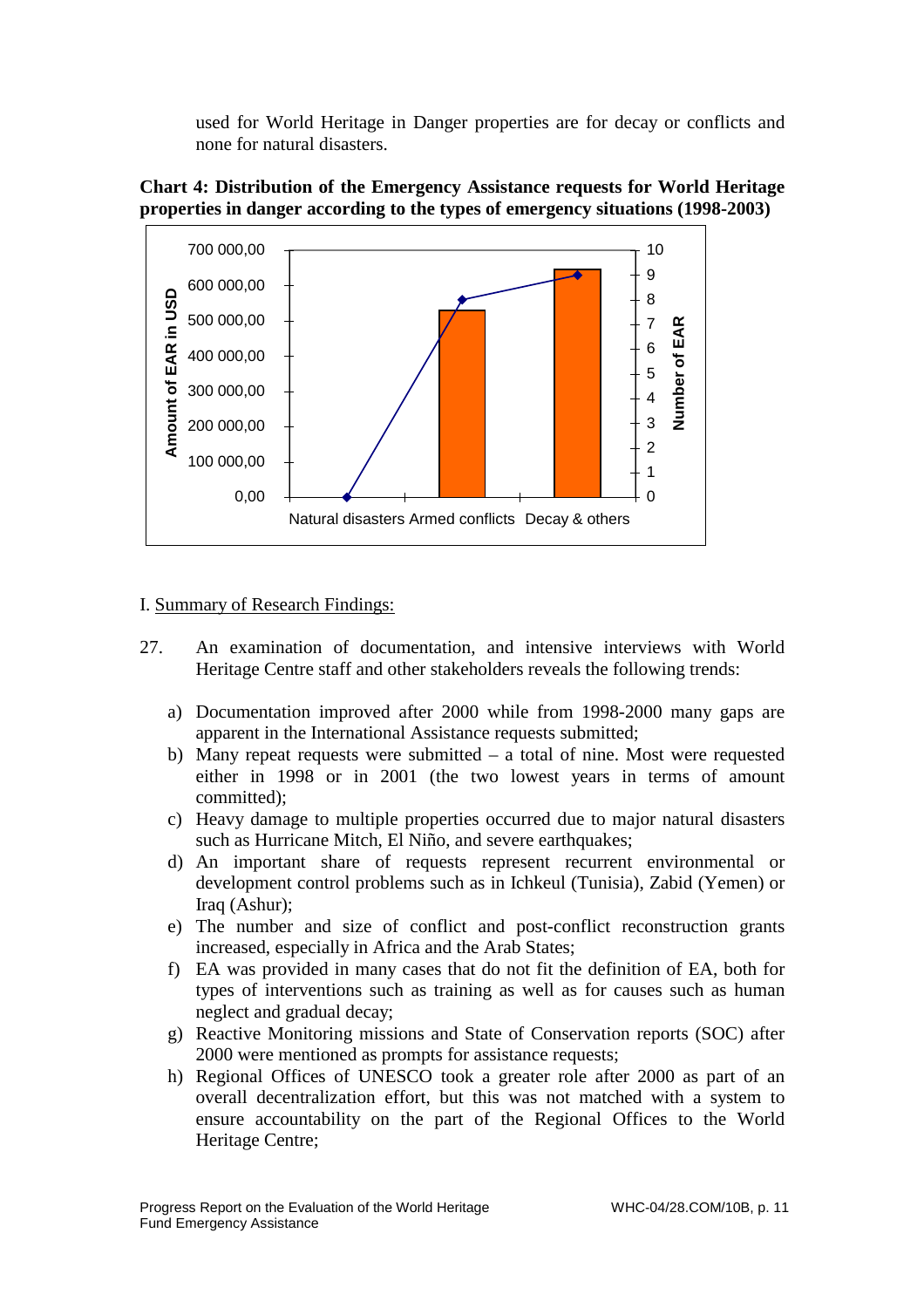- i) Latin America and the Caribbean show some evidence of using Emergency Assistance for preventative work and mitigation planning (Joya de Ceren, El Salvador);
- j) Emergency Assistance is given to all States Parties, irrespective of payment of their compulsory contributions. A total of 33 Emergency Assistance requests were granted to States Parties that were in arrears. This amounts to 52% of the total amount of the Emergency Assistance over the six years (US\$1,904,125).

# J. Identification and Preparation of Emergency Assistance Requests

- 28. Although proposals were generally better prepared after 2000, the information provided lacks adequate evidence to ensure that objectives will be met and that actions relate to these objectives. The Evaluation draws attention to the following characteristics of the identification and preparation process:
	- a) The preparation of requests is defined as the responsibility of States Parties, while in reality the World Heritage Centre assist in the preparation of many of the requests. Evidence suggests that many requests would not have been provided without a proactive approach by the Centre and Advisory Bodies. There is considerable variability in the level of detail in proposals;
	- b) The objectives of the projects are often poorly articulated, as are the mechanisms that will be used to achieve them;
	- c) Work plans are sketchy, with little information presented about roles and responsibilities for implementation;
	- d) Budgets are often general, with amounts up to \$30,000 having no further itemization of costs;
	- e) In some cases the World Heritage Committee recommended that a States Party propose an activity for Emergency Assistance, even where it was not strictly eligible for Emergency Assistance under the applicable working definition (in the case of Zabid, Yemen the Bureau recommended that the Yemeni authorities send an Emergency Assistance request, June 2000).

#### K. Selection Process

- 29. Decisions about the majority of proposals are taken in a timely manner, averaging less than three months. This points to the diligence of the World Heritage Centre staff, the Advisory Bodies and the World Heritage Chairperson. Justification for selection, however, is not always linked to the working definition of emergencies as "severe damage due to sudden, unexpected phenomena." In regard to the selection process, the Evaluation notes the following:
	- a) The turn around time from submission of Request to decision is generally less than three months;
	- b) Reviews by Advisory Bodies took place, yet without an agreed format. Their comments function as a non-objection rather than as expert guidance. At the Advisory Bodies meeting in Gland in January 2004, they noted the need for standard criteria for the evaluation of International Assistance requests;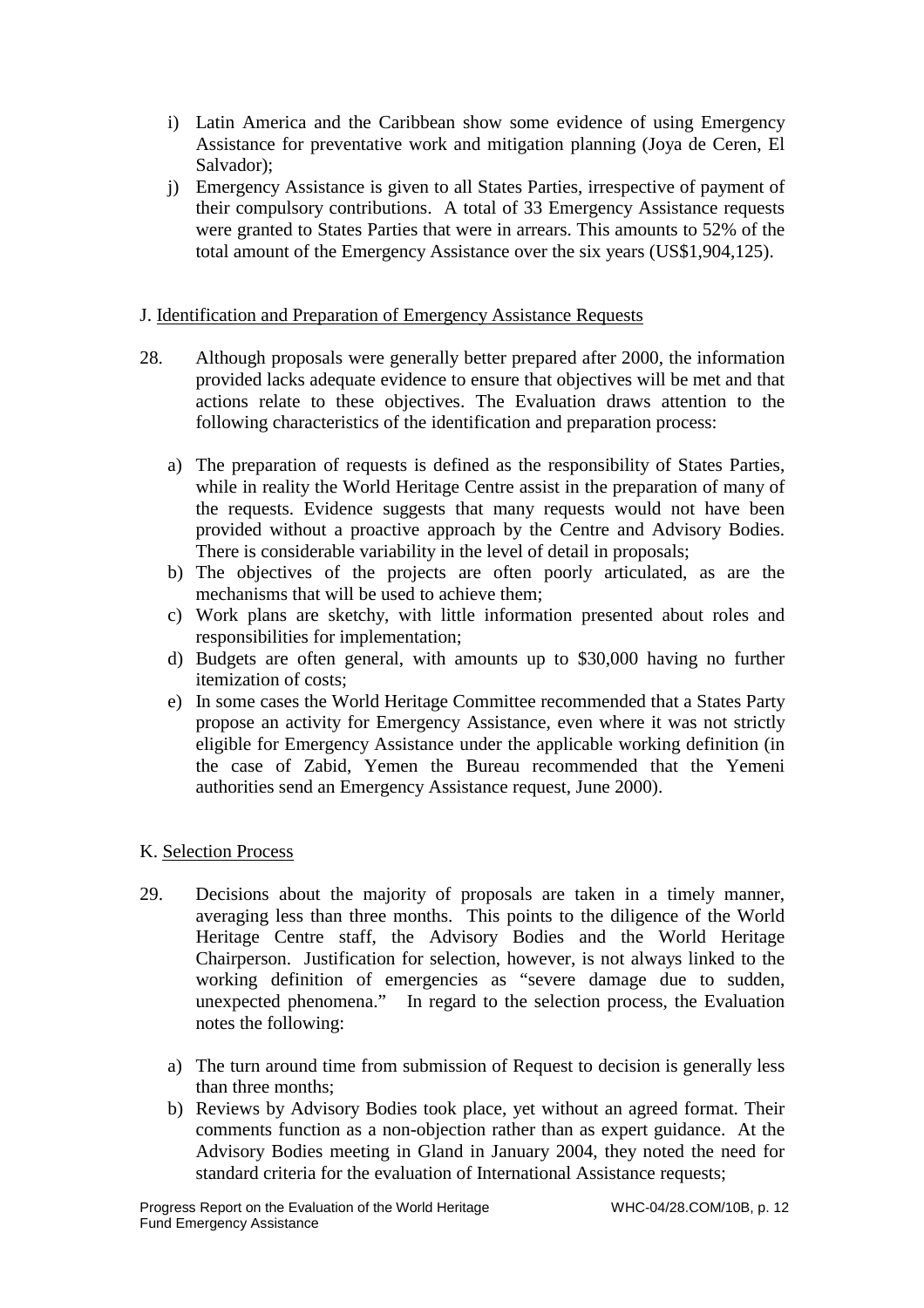- c) The World Heritage Committee has overridden the Advisory Bodies recommendations not to approve Emergency Assistance requests in several cases;
- d) Three tiers of decision-making are in use, depending on amount Chairperson for amounts of US\$50,000 or below, Bureau for amounts of US\$75,000 or below, and the Committee for amounts above US\$75,000;
- e) Many requests come in at \$50,000. In part this may be due to the practical consideration that the Committee meets only once a year so it is a way to obtain funding without waiting for the next annual Committee meeting.

#### L. Implementation

- 30. The Evaluation points to a picture of weak definition of responsibilities and accountability, little documentation during implementation, and minimal procurement or financial information on how the funds that have been transferred to UNESCO Regional Offices are used. The following are among the salient characteristics in implementation:
	- a) Institutional responsibilities, and the interface between responsible government agencies and other institutions or NGOs are weakly defined leading to unsatisfactory implementation and failure to maximize on other disaster management efforts;
	- b) The choice of implementing agency can be: (i) indicated in the requests by the States Party, (ii) selected in consultation between the World Heritage Centre and the States Party; (iii) taken on as the responsibility of the World Heritage Centre without any guidance on the part of the requesting States Party. This selection process can be time consuming and may not result in maximum institutional development impact;
	- c) Many projects have difficulty to complete activities in 12 months. Until 2002, any approved Emergency Assistance request had to be committed within the same year and the funds can be disbursed until the end of the following year (completion within maximum of two years). Since 2002, with a budget approved for two years, the completion of an Emergency Assistance request approved during the first year of the biennium can be three years;
	- d) With projects where UNESCO Regional Offices are responsible, implementation is largely left to their discretion, without systematic reporting to the World Heritage Centre;
	- e) No interim reports or site supervision are required to verify results; although monitoring missions are sometimes used;
	- f) World Heritage Centre Regional desks keep track, informally, of progress.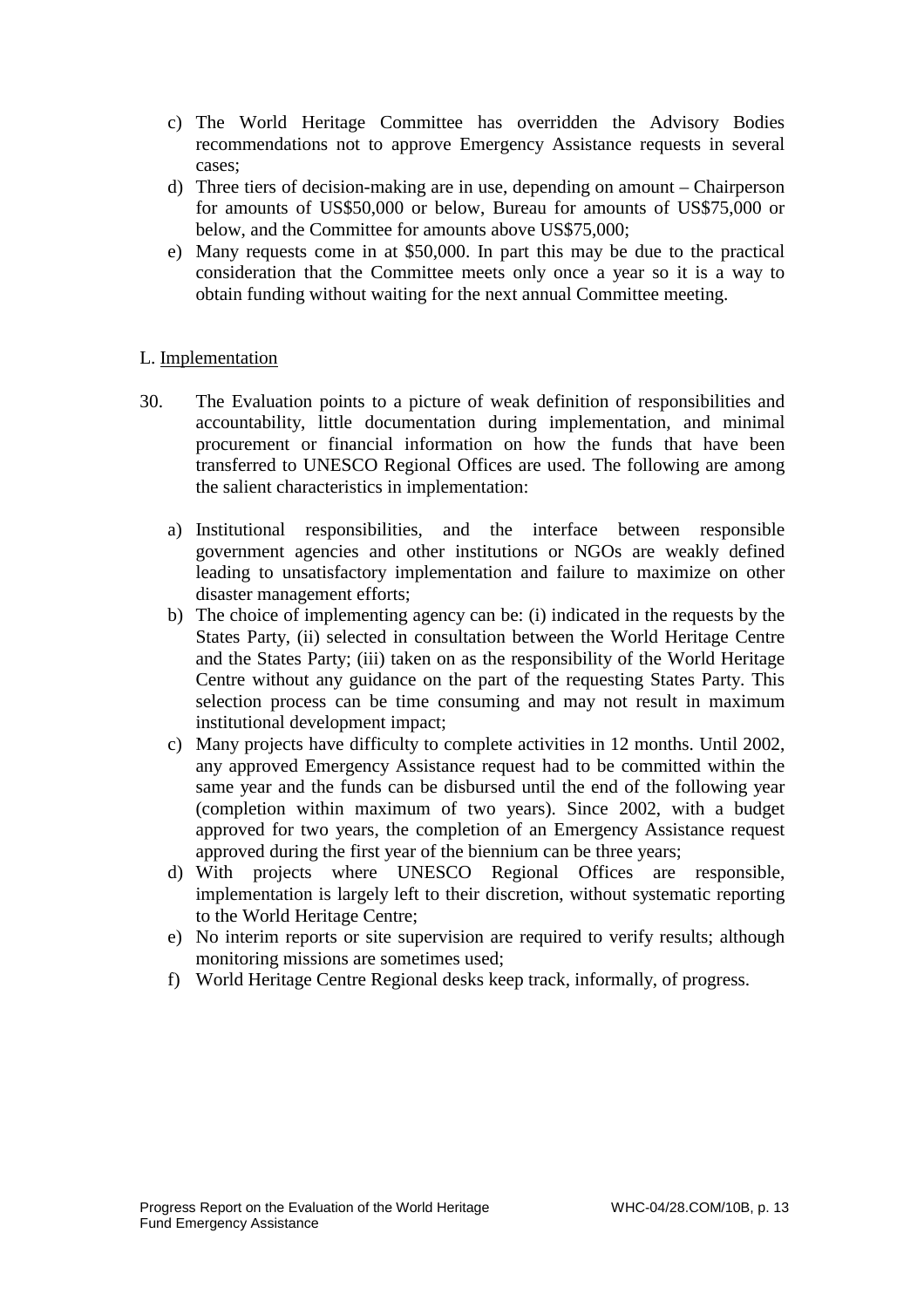# M. Monitoring and Evaluation

- 31. The evaluation shows that Emergency Assistance is an activity that has little feedback. Monitoring and evaluation have largely been bypassed. More specifically:
	- a) No requirements for monitoring are in force;
	- b) There is no standard format for final reports. For the three types of contract used for Emergency Assistance, that is Activity Financing Contracts (AFCs), Fee Contracts (FCs), and Consultancy Contracts (CCs), different practice prevails. For Activity Financing Contracts a final report with a final financial statement and supporting justification are required to receive the last payment. Fee Contracts are generally lump sum payments and are authorized by the responsible desk unit and administration upon presentation of work; when appropriate a financial statement is also required. Fee Contracts are the least used contracting form for Emergency Assistance. For Consultancy Contracts a final report is necessary, and in the case of expenditures a financial accounting is mandatory. For decentralized Emergency Assistance activities, reporting to the World Heritage Centre varies, depending on the respective UNESCO Regional Office and its relationship with the World Heritage Centre;
	- c) The last evaluation of International Assistance, in 1998, was not endorsed by the Committee or acted upon, as its results were not action oriented.
- 32. Various individuals concerned with Emergency Assistance have noted that the objectives, scope and rules governing Emergency Assistance are not well known and would benefit from clear explanation to all parties who are involved.
- 33. It should be noted that the revised *Operational Guidelines* include the following:
- **195.** The Committee will adopt a mechanism for tracking progress, evaluation and follow-up of International Assistance, to be reviewed and updated on a regular basis. This mechanism will include monitoring and evaluation of the effectiveness of the International Assistance provided within twelve months of the activity's completion. The results of these evaluations will be collated and maintained by the World Heritage Centre in collaboration with the Advisory Bodies and examined by the Committee on a regular basis to enable it to evaluate the effectiveness of the International Assistance and to redefine its priorities.

# N. Evaluation of Impacts

34. The documentation available fails to provide adequate data about Emergency Assistance impacts. Rather, information is anecdotal and inconsistent and because site visits and supervision are not carried out, there are no independent reports to draw upon. A number of observations, however, can be made.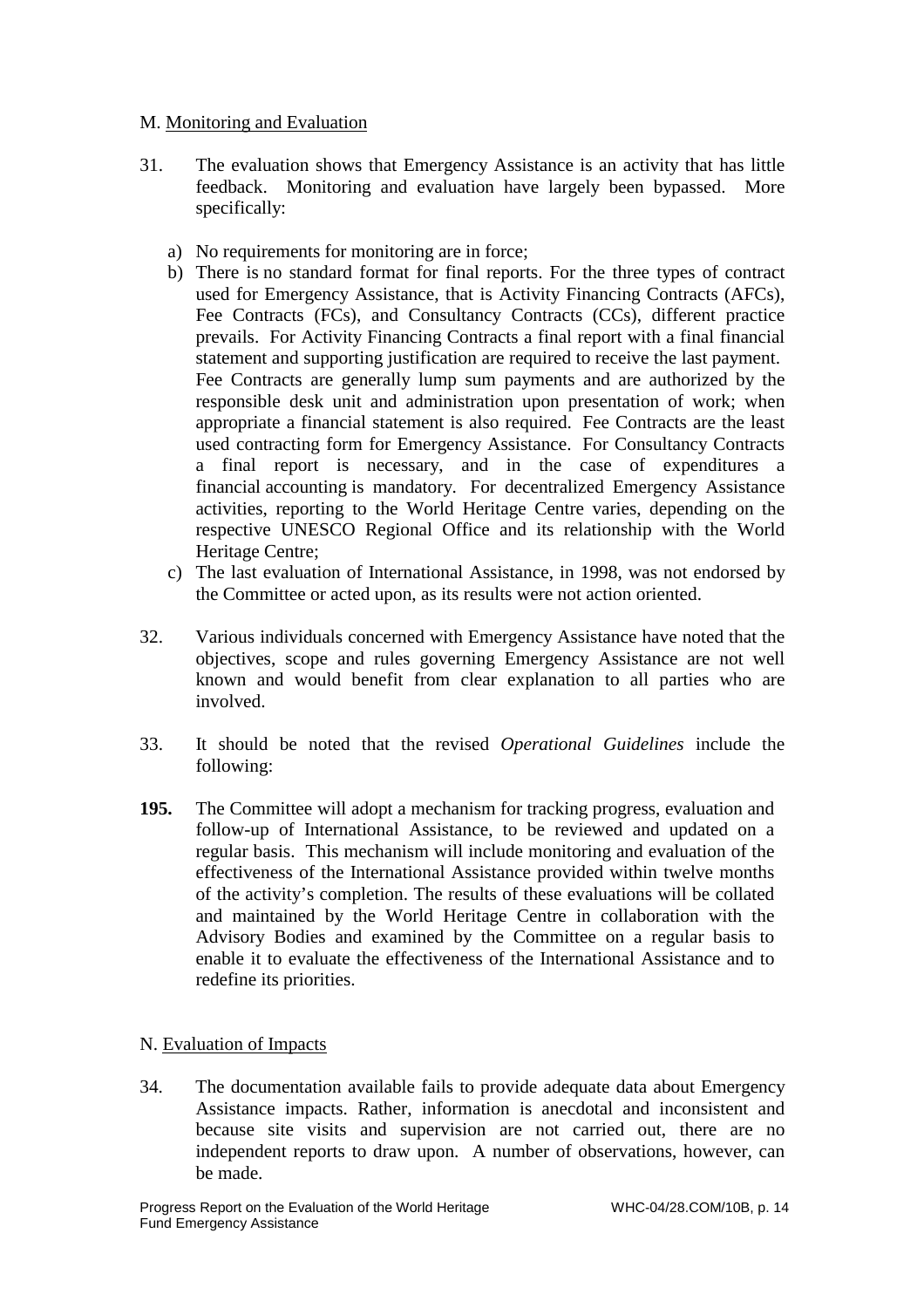# 35. Relevance:

The Evaluation considered, to the extent possible, relevance, efficacy and efficiency. Many observers judge Emergency Assistance by its ability to provide a rapid response to a situation. Others question what Emergency Assistance leads to.

The following comments can be made:

- a) In view of the ever-increasing force, extent of natural disasters and climatic changes, some form of emergency assistance for World Heritage properties is justified. In its present form, the relevance of Emergency Assistance could, however, be improved.
- b) Some see Emergency Assistance as *technical assistance for crises*, in view of the weak criteria and selection process. There is a need, therefore, to tighten the identification, preparation and selection procedures.
- c) As World Heritage moves to a more programmatic approach, the role of Emergency Assistance will of necessity, evolve.
- d) There is an ethical component to be considered, as the *World Heritage Convention* and UNESCO believe they should be present in cases of disaster. Moreover UNESCO is often asked for its help for emergencies affecting natural and cultural heritage. In the case of natural heritage very few cases attract the attention of the Committee, UNESCO and the broader public in contrast to cultural heritage, despite the fact that several Emergency Assistance's for natural heritage have shown strong performance as seed money with significant multiplier effects.
- 36. Outcomes:

There is evidence that some assistance has made a difference (for example Joya El Ceren, El Salvador) while in others, results on the ground are difficult to measure. A key question is whether Emergency Assistance had an impact on vulnerability. In what ways has vulnerability been reduced?

- a) Of the six properties granted Emergency Assistance that were not on the World Heritage List, four have subsequently been added (Archaeological Site of Zvarnots, Armenia; Medina of Essaouira, Morocco; Ashur, Iraq; Curonian Spit, Russian Federation and Lithuania), thus fulfilling one of the stated aims of Emergency Assistance. However, none of the Emergency Assistance was requested to prepare an urgent nomination dossier;
- b) Evidence for its leveraging effect is similarly uneven, and often dependent on the initiative of a World Heritage Centre staff member. Positive examples are Cesky Krumov (Czech Republic) and the five World Heritage sites in the Democratic Republic of the Congo (DRC);
- c) The question of visibility of Emergency Assistance is debatable in some cases the fact that the site is a World Heritage site is the primary motivation for donors (Butrinti, Albania), in other cases the convergence of a number of UNESCO and partner (UN Foundation) funding sources (DRC) was important. Is it important that Emergency Assistance has its own "brand" recognition?;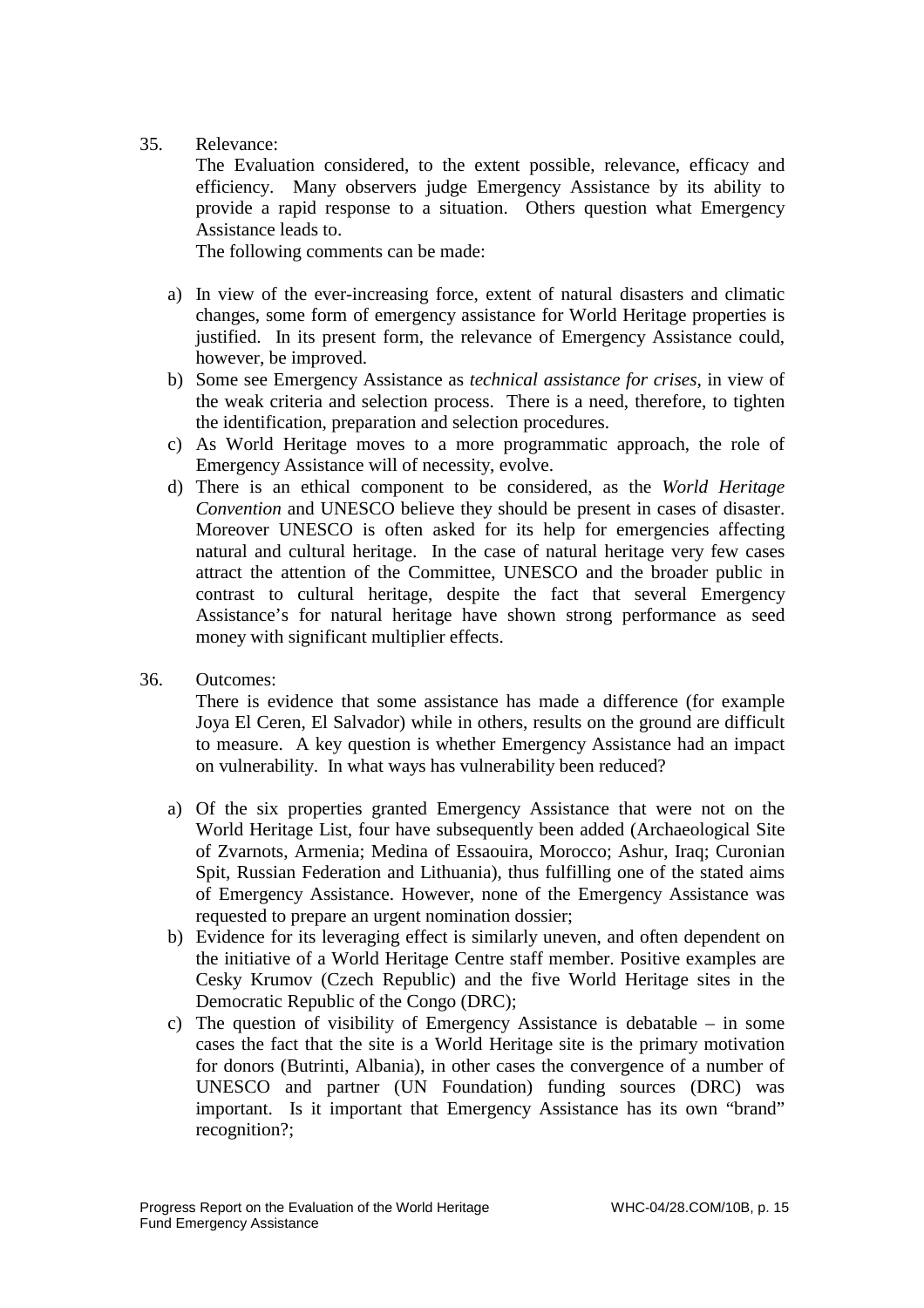- d) Of particular importance is whether countries have initiated disaster prevention measures as a result of Emergency Assistance. Based on information at hand, this is far from clear.
- 37. Institutional Development Impacts: In sum, the institutional development impacts of Emergency Assistance are weak, due in part to inadequate attention to institutional arrangements in the proposals. There is little evidence that national authorities are better equipped to deal with emergencies after Emergency Assistance.
	- a) The model of international assistance that sees States Parties as aid recipients, rather than active partners in definition and implementation of work, prevails in Emergency Assistance;
	- b) Little training is offered directly under Emergency Assistance. Developing capacity is not a primary concern. Site managers, who have primary responsibility for safeguarding properties seem to be virtually absent in the Emergency Assistance process. However training is offered under other types of International Assistance;
	- c) To date, there has been little effort to draw lessons from the Emergency Assistance experience for discussion and dissemination in the recipient countries.
- 38. Sustainability:

The sustainability of Emergency Assistance is generally poor, with little attention to sustainability in project design.

- a) Requests provide no information on proposed maintenance of properties or ongoing funding;
- b) There are very few mitigation plans among the Emergency Assistance requests;
- c) Public awareness efforts are limited so that long-term support for World Heritage sites facing crises or emergency situations is not enhanced.
- 39. Efficiency:

Scale is an issue that is largely ignored, although many of the disasters are severe and have resulted in high cost implications (as for example in China where \$60,000 was requested versus US\$2.5 million overall rehabilitation cost). This raises the important question of *selectivity*, which is how Emergency Assistance funds can be used to greatest effect. In some Emergency Assistance requests, a clear financial or human resource involvement from the State Parties is stated, showing that the Emergency Assistance will help in a more general framework of actions. In other, the requesting States Parties do not mention their actions or relate the Emergency Assistance to a broader frame of actions.

a) Most grants are approved within three months of submission (from 2000 onward), suggesting that it does fulfil its function of an urgent response mechanism. The flexibility in the way criteria and eligibility has been applied play a role in this quick response;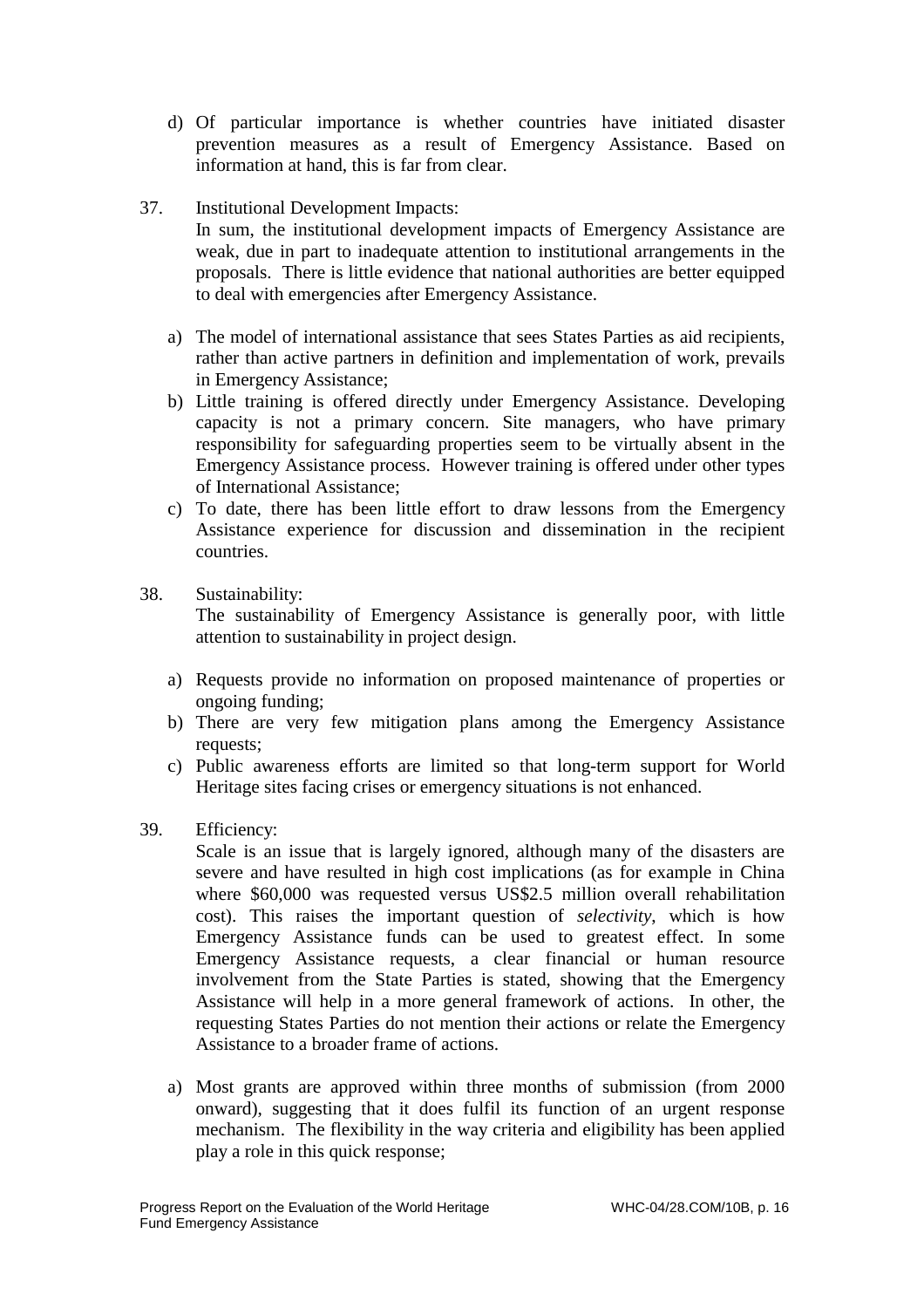- b) The performance of Emergency Assistance is mixed. The World Heritage Centre has improved the administration of the grants while the implementation has sometimes lagged. Some regions have demonstrated quite a pro-active approach, especially Latin America and the Caribbean.
- 40. Summary of Findings: The Evaluation points out these facts:
	- a) Processing of requests by the World Heritage Centre and Advisory Bodies is generally within three months;
	- b) The performance of the projects is variable, with some well-conceived and executed projects and others that did not reach their main objectives. Others have even been changed in the implementation phase without any new approval;
	- c) Proposals that are repeated over two or more years and cancellations are a worrying feature as they effectively block funds that could be used elsewhere;
	- d) Disbursement records indicate projects that were not completed in the oneyear project period and some that were never completed. In some cases funds are disbursed within one year with implementation stretching out over two years.

# **PART II – ISSUES FOR FURTHER CONSIDERATION**

- 41. The analysis of the Emergency Assistance portfolio leads to a consideration of issues of policy and delivery of Emergency Assistance.
- 42. Policy Context: Examination of underlying policies suggest the following observations:
	- a) One of the main weaknesses of Emergency Assistance is that preparedness and prevention are seldom a focus of attention. They are not mentioned in documents and few activities promote either mitigation policies or procedures;
	- b) The blurring of categories, for example use of Emergency Assistance for postconflict reconstruction or cases of failure of national governments to maintain properties and enforce policies, contravenes *Operational Guidelines* and creates confusion among State Parties;
	- c) Incentives are needed to encourage good stewardship and management of World Heritage Properties and it is not clear that awarding Emergency Assistance to States Parties for properties suffering from deterioration due to neglect has a positive influence on national policy;
	- d) Given that the number and scale of natural disasters are increasing and that the number of properties on World Heritage List has increased to 754, funds will be increasingly scarce. Strategic use of Emergency Assistance is necessary to maximize its impact.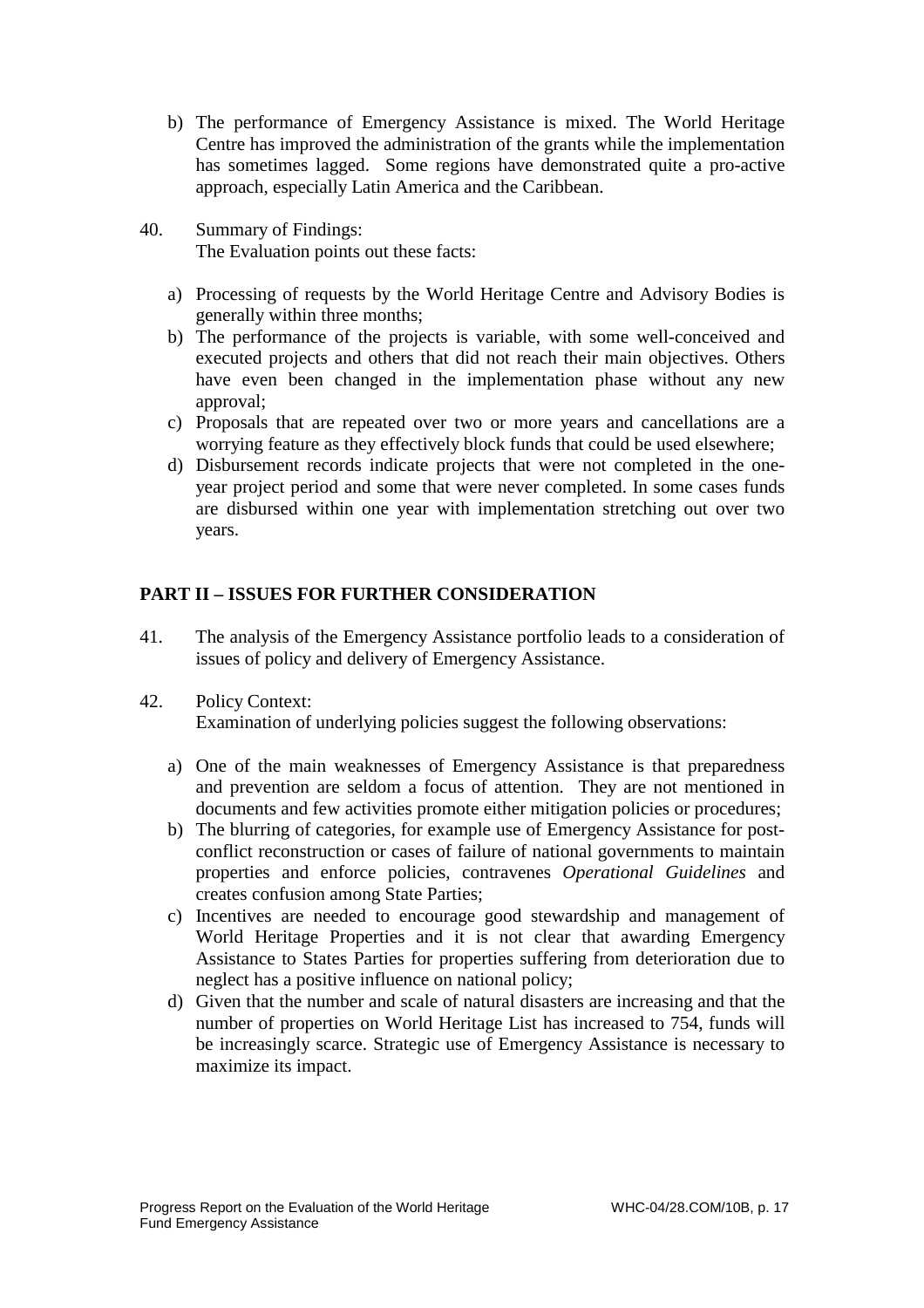43. Delivery of Emergency Assistance:

While there has been an improvement in Emergency Assistance administration in the last years, there is scope for improvement as follows:

- a) Application forms lack adequate detail in regard to selection process and criteria, institutional arrangements, the work of other donors, sustainability;
- b) The role of Advisory Bodies in reviewing/evaluating proposals is customary but not defined. They have indicated that they are developing draft criteria for evaluation of Emergency Assistance requests;
- c) When the de facto choice of implementing agency is made by the World Heritage Centre, there needs to be a mechanism to ensure the commitment of State Parties to the Emergency Assistance activities;
- d) Reporting requirements are inadequate to assess results and impacts. Monitoring and evaluation provisions are needed, provided with appropriate capacities and funds, on an ongoing basis;
- e) The role of UNESCO Regional Offices is ambiguous with no real accountability vis-à-vis the World Heritage Centre;
- f) Tying up of funds occurs when funds are not committed in a timely manner.
- 44. Conclusions

The analysis presented above leads to the following conclusions:

- a) The Evaluation is an opportune time to bring World Heritage policies and procedures in regard to emergency preparedness and mitigation up to date, and to incorporate the advances in practice of the last decade. Emergency preparedness and mitigation is an area in which the World Heritage Fund can become more effective. The results of Periodic Reporting should be reviewed for indications of areas of need and opportunity for crises and emergencies;
- b) Emergency Assistance has certainly had some positive impacts and its flexibility has enabled it to finance a variety of activities. But it is important to see Emergency Assistance not in the light of "what it is doing, but what it is not doing and should be doing";
- c) The World Heritage Fund grants for Emergency Assistance have not been guided by a well-thought out strategy;
- d) Greater coordination and a more pro-active stance by the various actors within the process of an Emergency Assistance request would lead to more sustainable results;
- e) Project approaches are basically reactive and may not create the right incentives. There are a significant number of cases of recurrent disasters that have received multiple grants;
- f) The current Emergency Assistance policy is not well understood, judging from the fact that applications are received and approved for activities that do not strictly meet the definition of severe damage due to sudden, unexpected phenomena;
- g) A rethink of Emergency Assistance is needed in view of the increasing needs and record of use for situations, though needful of assistance, that are outside the definitions set by the *World Heritage Convention* and the *Operational Guidelines*. Is Emergency Assistance a situation rather than a budget line of International Assistance? ;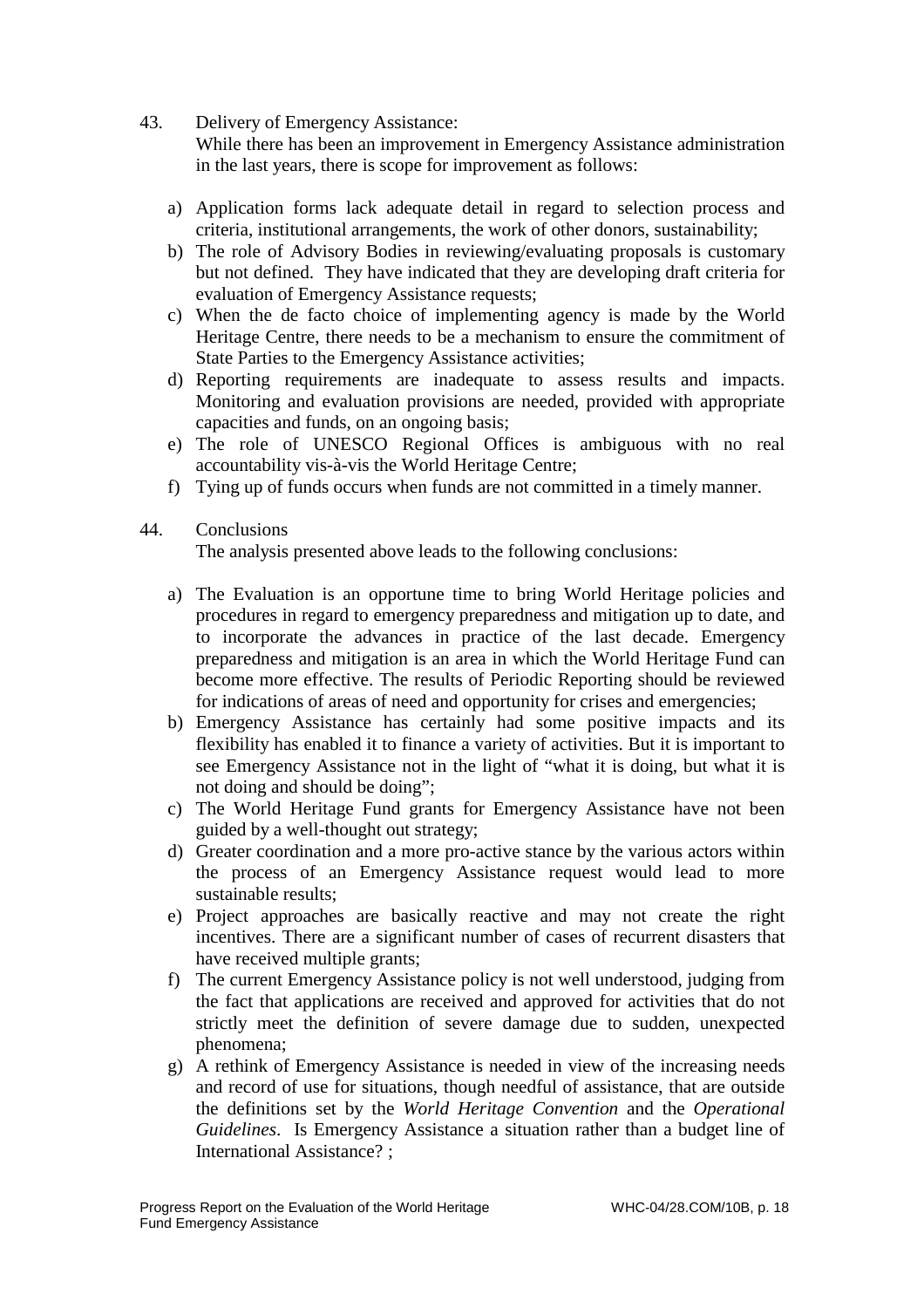- h) Since Emergency Assistance can be granted to State Parties that are in arrears, it provides certain flexibility. It may in turn explain why some Emergency Assistance requests were approved for situations that are beyond the scope of the Emergency Assistance (decay, loss, etc.).
- 45. Recommendations

The Evaluation suggests that the World Heritage Committee, the World Heritage Centre and the Advisory Bodies implement the following key actions:

- a) Reassess attitudes towards emergencies and bring its policies and procedures up to date;
- b) Revise the proposal format in line with the International Assistance proposal form recommended by the *Operational Guidelines*, and include reporting requirements:
- c) Finalize criteria for Advisory Bodies to use in selection of proposals;
- d) Conduct training to raise skills level of World Heritage Centre and Advisory Bodies (possibly interested members of the World Heritage Committee) in regard to disaster preparedness and mitigation. Training and/or awareness raising for the primary stakeholders in charge of the implementation, monitoring and reporting of the Emergency Assistance, such as UNESCO Regional Offices, should also be held. A focal point for disasters should be designated at the World Heritage Centre;
- e) Develop reliable monitoring mechanisms for projects under implementation;
- f) Arrange a seminar for the World Heritage Centre and Committee, and Advisory Bodies to present full findings of the Evaluation;
- g) In view of the blurring of lines with other International Assistance funded activities, proceed with a more comprehensive evaluation of Emergency Assistance and how it links to the other forms of International Assistance (Technical Cooperation, Preparatory Assistance, Training and Promotional Assistance) with a view of revising the delivery of International Assistance;
- h) Begin to develop strategies for risk preparedness for the regions most exposed to natural disasters, i.e., Latin America and the Caribbean under International Assistance, in coordination with the efforts of other agencies such as United Nations Development Programme (UNDP), the World Bank and national disaster coordination units.
- 46. In conclusion, disasters and poorly crafted reconstruction strategies can set back development processes for years. Revision of Emergency Assistance can contribute to a more efficient and sustainable implementation of the *World Heritage Convention*.